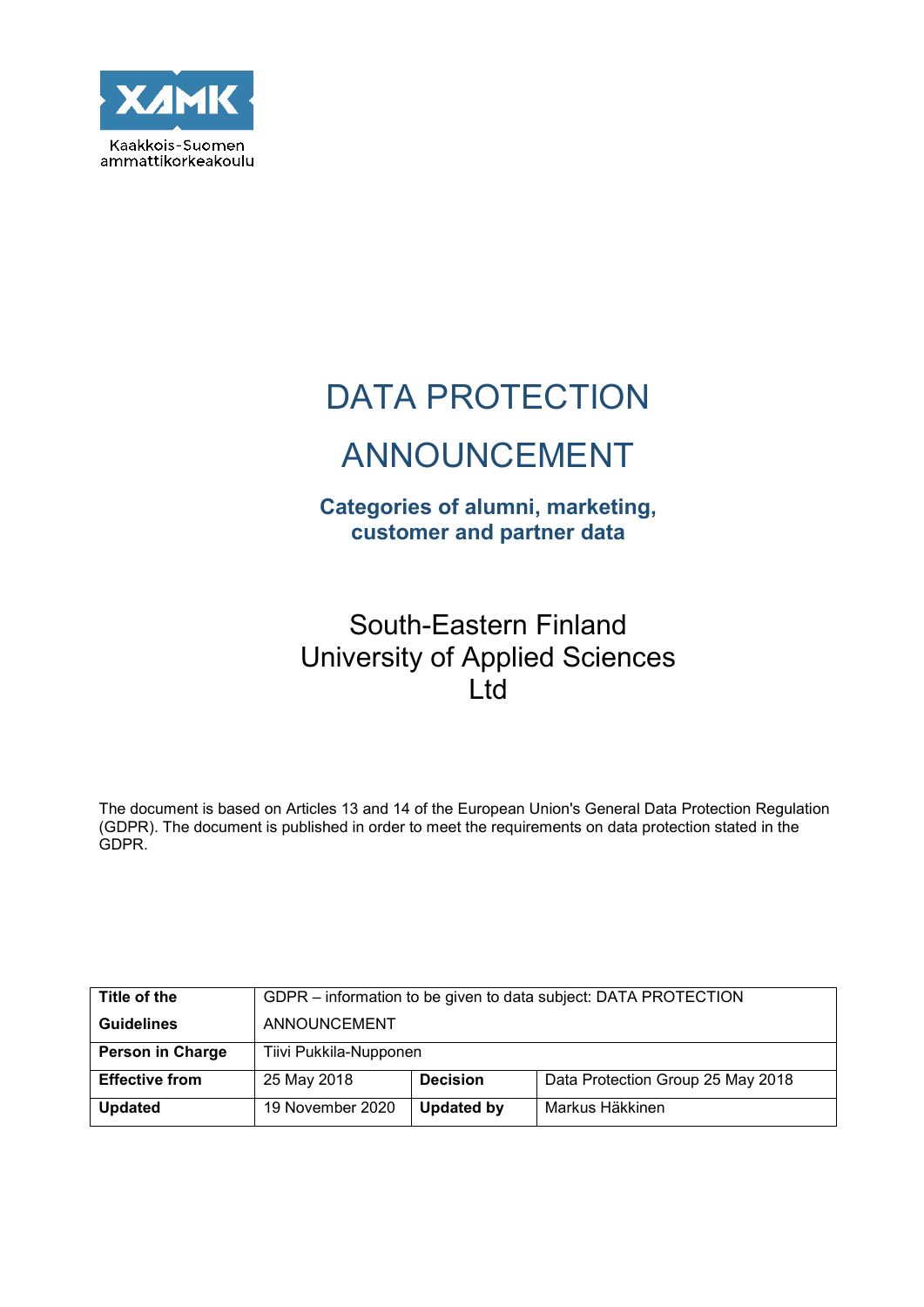

## **TABLE OF CONTENT**

| 1              |      |                                                                          |  |
|----------------|------|--------------------------------------------------------------------------|--|
| $\overline{2}$ |      |                                                                          |  |
| 3              |      |                                                                          |  |
| 4              |      |                                                                          |  |
| 5              |      |                                                                          |  |
| 6              |      |                                                                          |  |
| $\overline{7}$ |      |                                                                          |  |
| 8              |      |                                                                          |  |
| 9              |      |                                                                          |  |
|                |      |                                                                          |  |
| 10             |      | HOW CAN I USE MY DATA PROTECTION RIGHTS UNDER THE DATA PROTECTION        |  |
|                |      |                                                                          |  |
|                | 10.1 |                                                                          |  |
|                | 10.2 |                                                                          |  |
|                | 10.3 |                                                                          |  |
|                | 10.4 |                                                                          |  |
|                | 10.5 |                                                                          |  |
|                | 10.6 |                                                                          |  |
|                | 10.7 |                                                                          |  |
| 11             |      | INFORMATION ON HOW PERSONAL DATA HAS BEEN ACQUIRED (IF NOT FROM THE DATA |  |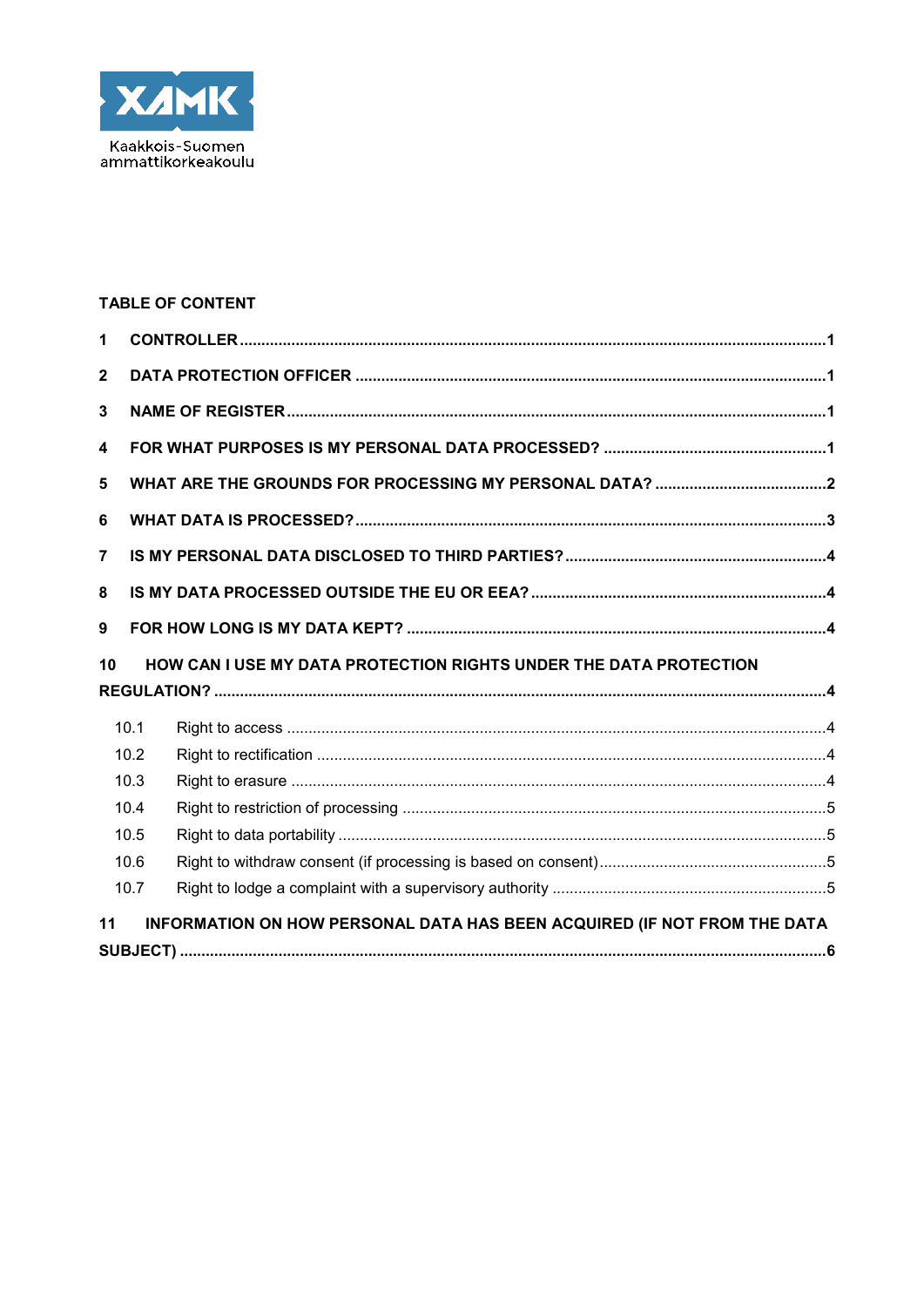

# **1 Controller**

South-Eastern Finland University of Applied Sciences P.O. Box 68 (Patteristonkatu 3) 50101 Mikkeli Tel. +358 40 655 0555 Business ID: 2472908-22

**Coordinator of alumni, marketing, customer and partner data category:** Tiivi Pukkila-Nupponen, Head of Communication and Marketing Services +358 40 521 1809 firstname.surname@xamk.fi

# **2 Data Protection Officer**

Markus Häkkinen Project Manager, Data Protection Coordinator +358 40 198 1150 tietosuojavastaava@xamk.fi

# **3 Name of register**

Partnership and stakeholder register of South-Eastern Finland University of Applied Sciences.

## **4 For what purposes is my personal data processed?**

Personal data is collected for the purposes of carrying out teaching-related cooperation with companies/organisations, managing customer and stakeholder relations related to cooperation with companies/organisations and RDI activities, and improving the customer experience; including sale of services, implementation of cooperation projects, and marketing and communication related to alumni cooperation.

**Marketing and cookies.** We collect and process certain information when you visit our website or other digital platforms. We may also use cookies in our services.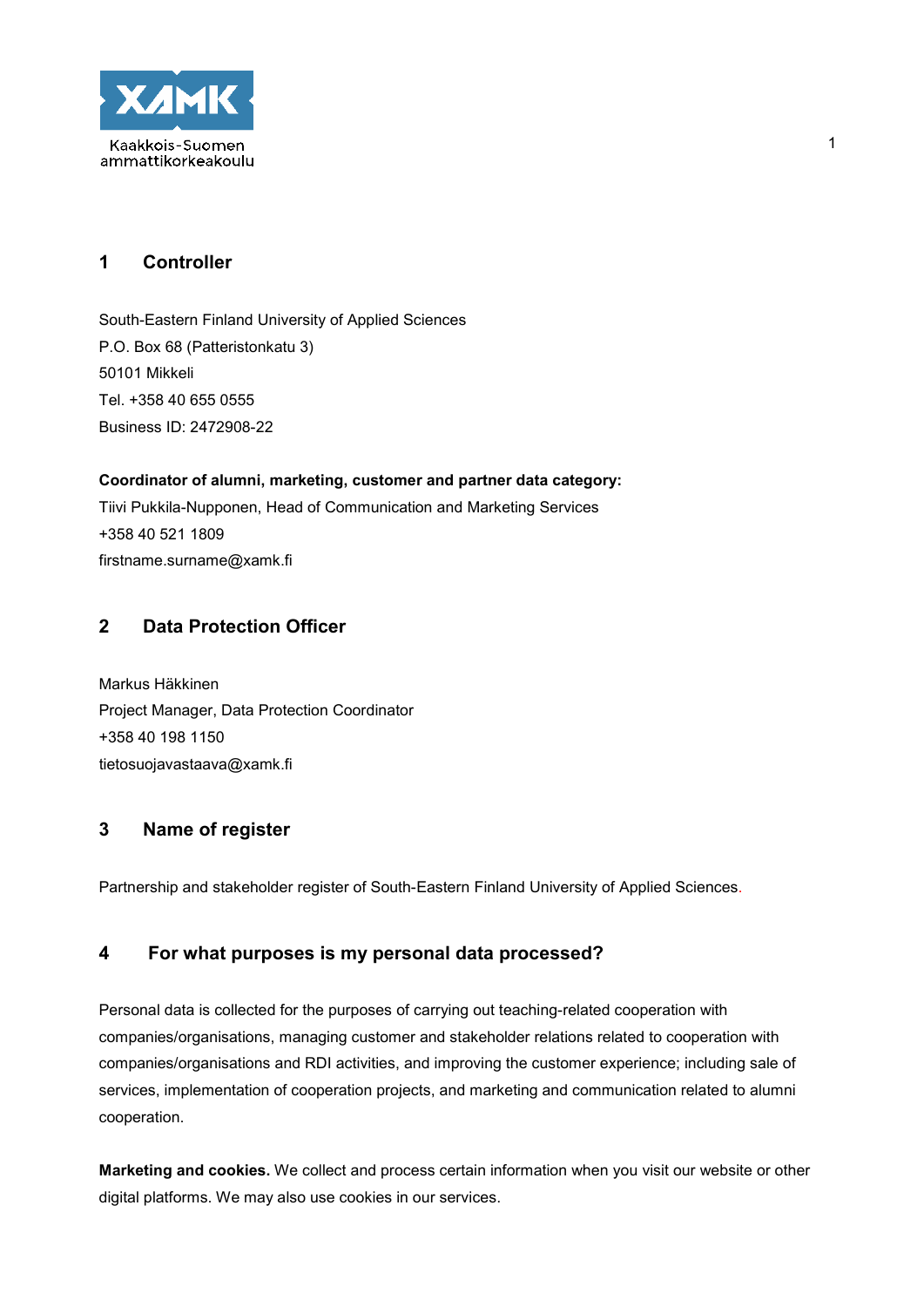

**Personalisation of services.** We aim to constantly improve our communication and make our services more up-to-date. For this reason, we may provide personalised content based on an individual visit to the website, such as news about an education that interests you.

In addition, within the framework of data protection legislation, we also use customer data for other purposes, such as product development, customisation of our services and personal advertising.

**Targeting of marketing.** We and our advertising partners use the information to create personalised advertisements that may appear on the websites and applications of other service providers. In doing this, we and our advertising partners use technologies commonly used in the market, within the framework of data protection legislation. This allows us to advertise in a targeted way and display content that may be interesting to a potential student, for example.

**Alumni system.** As of 31 January 2020, all Xamk graduates are automatically added as members of the alumni register – a system including students who have graduated from Kymenlaakso or Mikkeli University of Applied Sciences, or from Xamk. Membership in the register does not obligate you in any way. The members receive, for example, newsletters about Xamk's alumni activities and training and education opportunities. The data in the register is not provided to third parties. For the purposes of conducting the nationwide career monitoring surveys, it is very important that Xamk reaches its graduates. The processing of personal data is based on Article 6.1.f of the GDPR under which *processing is necessary for the purposes of the legitimate interests pursued by the controller or by a third party.*

## **5 What are the grounds for processing my personal data?**

The grounds for processing personal data

- a. As far as RDI activities and cooperation related to teaching are concerned, the processing is based on the need to perform a task carried out in the public interest (Article 6.1.e) and to fulfil the statutory duties of universities of applied sciences, as established in the Universities of Applied Sciences Act (932/2014).
- b. In terms of information related to business management and development, and the data of potential customers, the processing is based on Article 6.1.f., *processing is necessary for the purposes of the legitimate interests pursued by the controller or by a third party.*
- c. The processing of data of persons participating in events organised by Xamk is based on the data subject's consent (Article 6.1.a) given when registering for the event.
- d. Otherwise the processing of personal data is based on a relevant connection or on the performance of a contract to which the data subject is party (Article 6.1.b).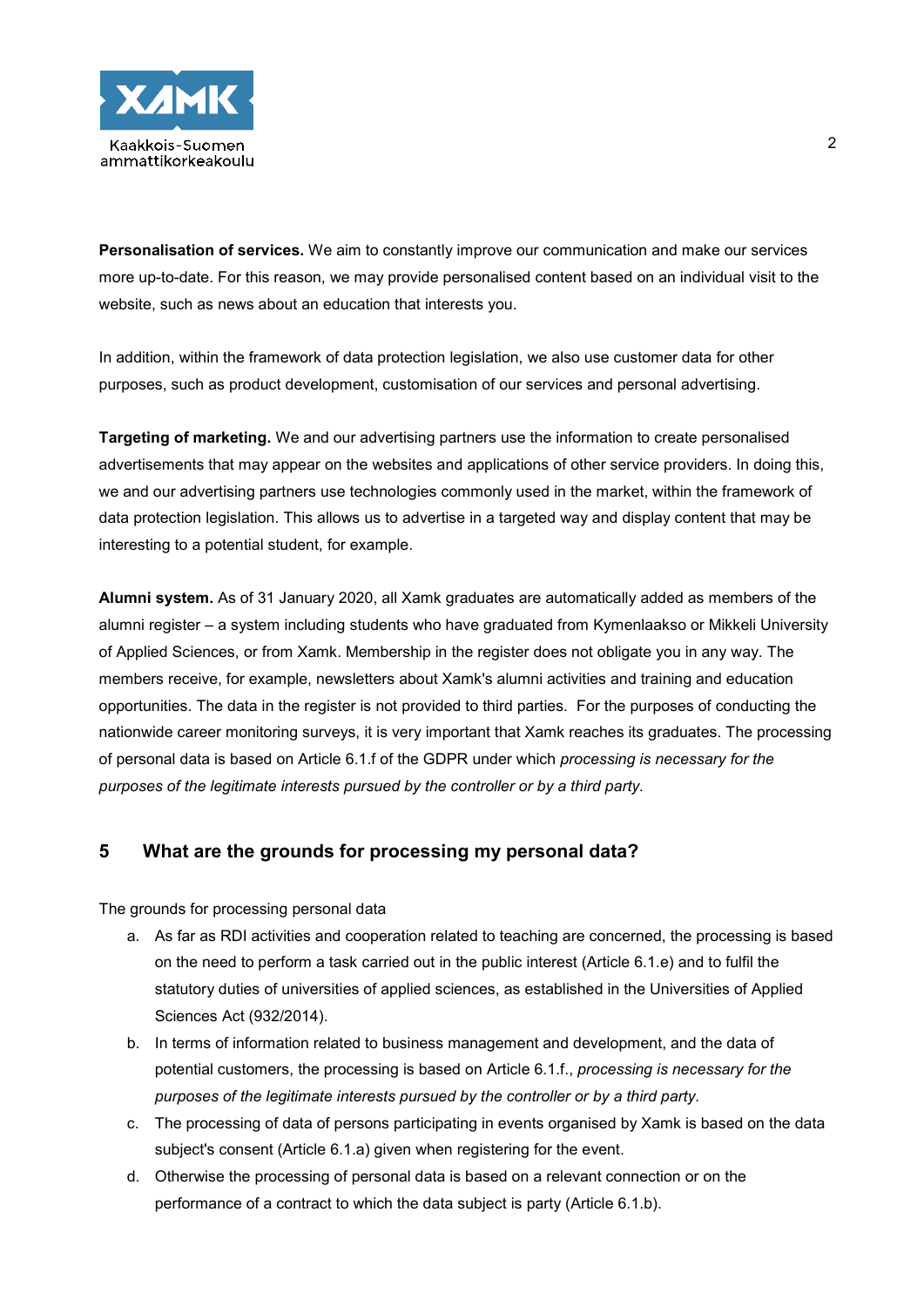

The abovementioned legitimate interest can exist for example where there is a relevant and appropriate relationship between the data subject and the controller which arises when the data subject has a relationship with the controller related to the purpose of the register. The processing must also be for such purposes that the data subject can reasonably expect at the time and in the context of the collection of the personal data. The alumni system is an example of this. In these cases, personal data is saved to enable contacting a potential customer.

## **6 What data is processed?**

- Person's name
- Date of birth
- Phone number
- Email address
- Postal address
- Degree programme and degree title
- Start year of studies and year of graduation
- Person's job title and name of employer; or name of organisation which the person represents in capacity other than employee.

The processing of alumni information includes, in addition to the items listed above

- degrees taken
- name of higher education institute
- year in which the studies were begun
- year of graduation
- place of study

As a rule, the telephone and address information are for the person's workplace. If the information is obtained from the person himself/herself, it may also be his/her personal telephone number and home address.

# **7 Is my personal data disclosed to third parties?**

No data from the register is disclosed to third parties.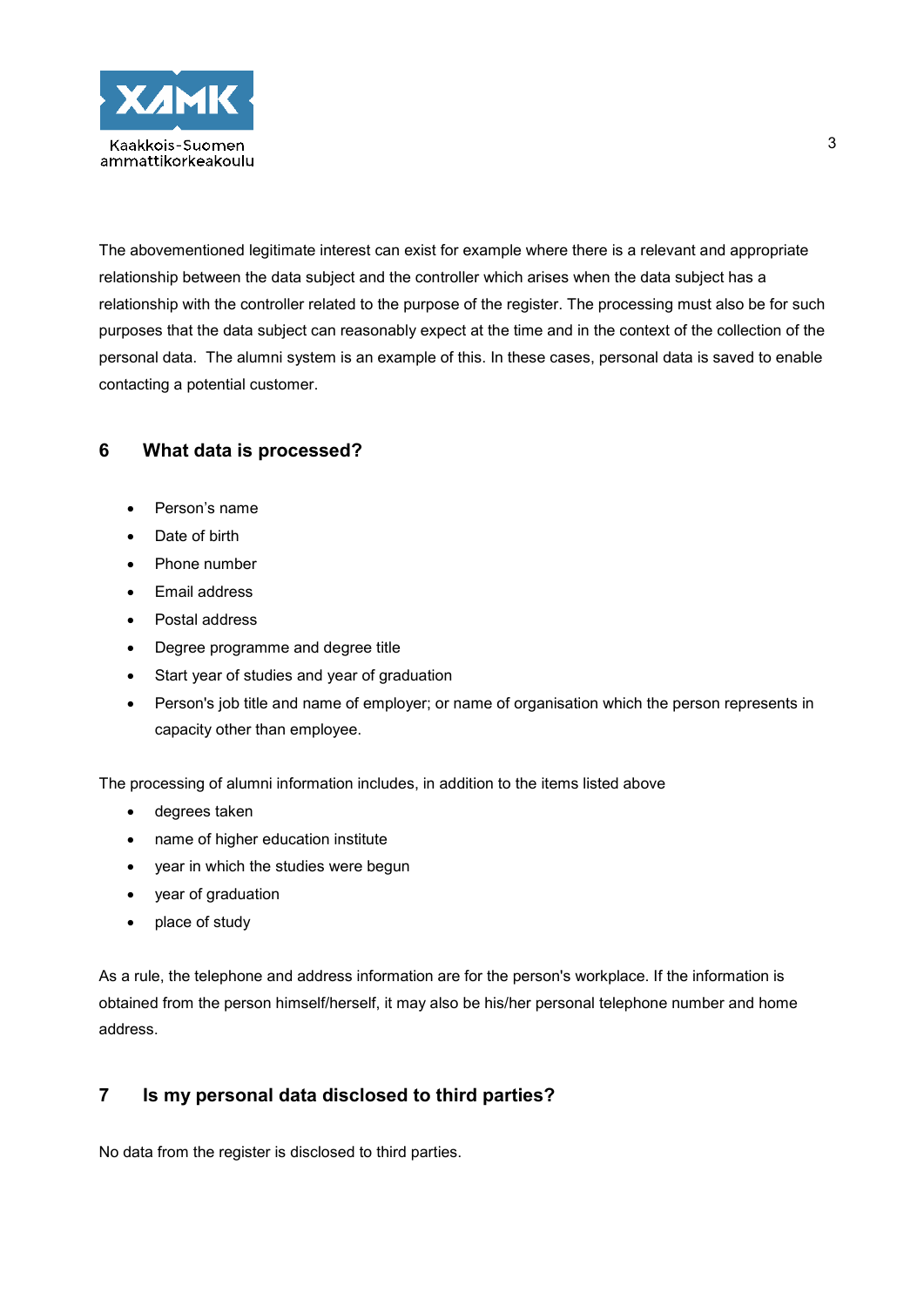

# **8 Is my data processed outside the EU or EEA?**

No data from the register is transferred to countries outside the EU or EEA.

### **9 For how long is my data kept?**

Personal data is stored for as long it is needed. Personal data concerning a data subject is erased from the register, if the data subject so requests. If the data subject withdraws his/her consent to use his/her personal data for a specific purpose, this information is entered in the data of the person concerned.

# **10 How can I use my data protection rights under the Data Protection Regulation?**

#### 10.1 Right to access

The data subject has the right to request access to information concerning him/herself. The request is made in writing to Data Security Coordinator, or through the electronic form available at https://www.xamk.fi/en/xamk2/data-protection-announcement/. In the request, the data subject must specify which information the request concerns.

#### 10.2 Right to rectification

The data subject has the right to request rectification of his/her information. This request is made to the Data Security Coordinator.

The controller also updates personal data in its customer or stakeholder register on its own initiative, whenever the processor of personal data operating on behalf of the controller receives information about the necessary updates either from the data subject, or from public sources.

#### 10.3 Right to erasure

The data subject may prohibit, either in writing or orally, Xamk from using his/her personal data for marketing and communication purposes. This prohibition is entered in the register.

The data subject may also request that his/her personal data be erased from the customer and stakeholder register. Following such request, the data is erased, unless South-Eastern Finland University of Applied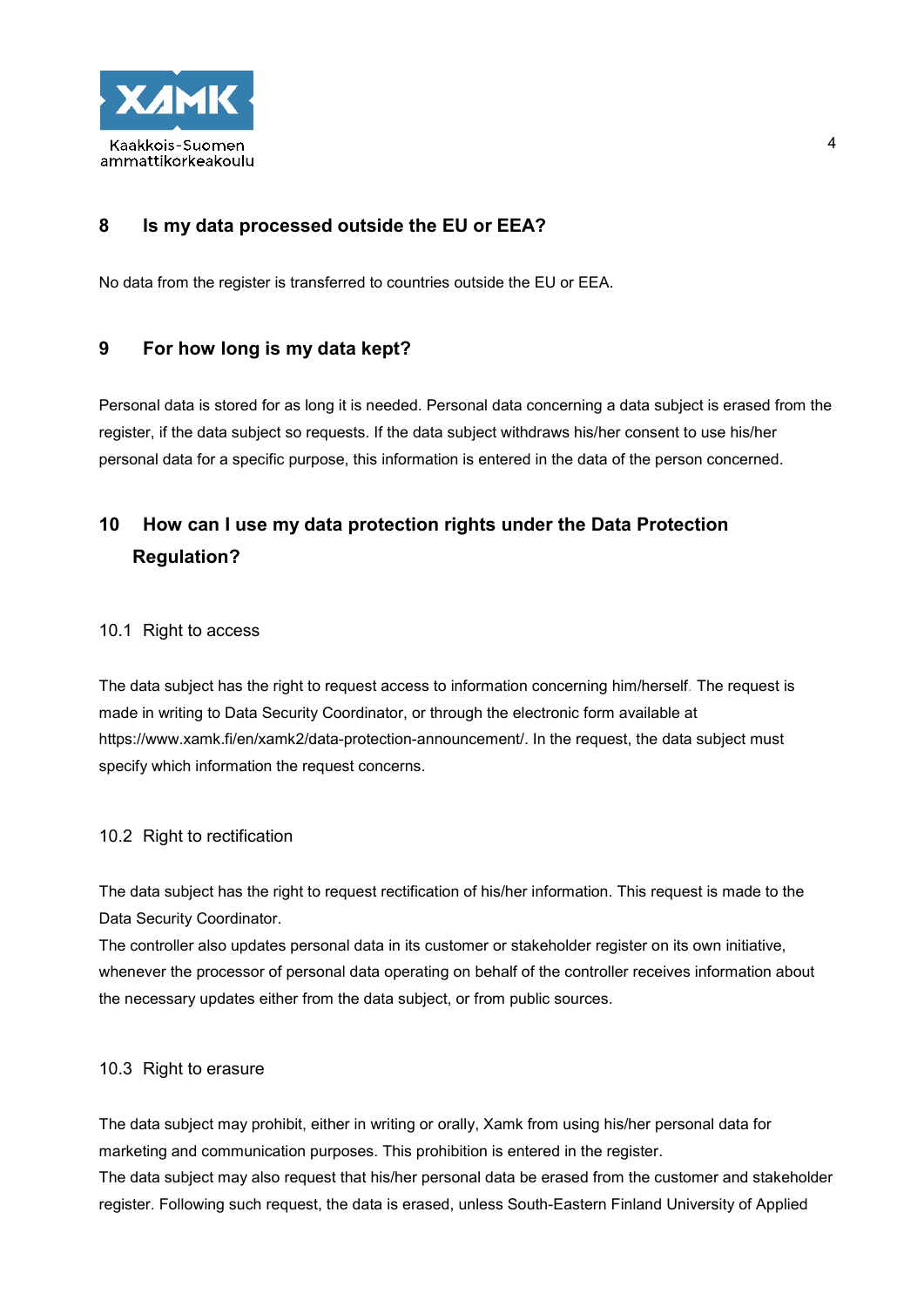

Sciences has legal grounds for retaining the data, such as for the purposes of meeting a contractual obligation, or implementing teaching or RDI activities.

### 10.4 Right to restriction of processing

The data subject has the right to restrict the processing of data, if one of the following conditions is met:

- the accuracy of the personal data is contested by the data subject, for a period enabling the controller to verify the accuracy of the personal data
- the processing is unlawful and the data subject opposes the erasure of the personal data and requests the restriction of their use instead
- the controller no longer needs the personal data for the purposes of the processing, but they are required by the data subject for the establishment, exercise or defence of legal claims
- the data subject has objected to processing pursuant to Article 21(1) of the Regulation pending the verification whether the legitimate grounds of the controller override those of the data subject.

#### 10.5 Right to data portability

The data subject has the right to receive the personal data concerning him or her, which he or she has provided to the controller, in a machine-readable format, if the processing is based on consent and carried out by automated means.

#### 10.6 Right to withdraw consent (if processing is based on consent)

Where the processing of personal data is based on consent (for example those participating in events), the data subject has the right to withdraw his/her consent by submitting a written notification about it to Data Protection Coordinator.

#### 10.7 Right to lodge a complaint with a supervisory authority

Without prejudice to any other administrative or judicial remedy, every data subject has the right to lodge a complaint with a supervisory authority, in particular in the Member State of his or her habitual residence, place of work or place of the alleged infringement if the data subject considers that the processing of personal data relating to him or her infringes the Regulation. The complaint is addressed to Data Protection Ombudsman, https://tietosuoja.fi/en/home